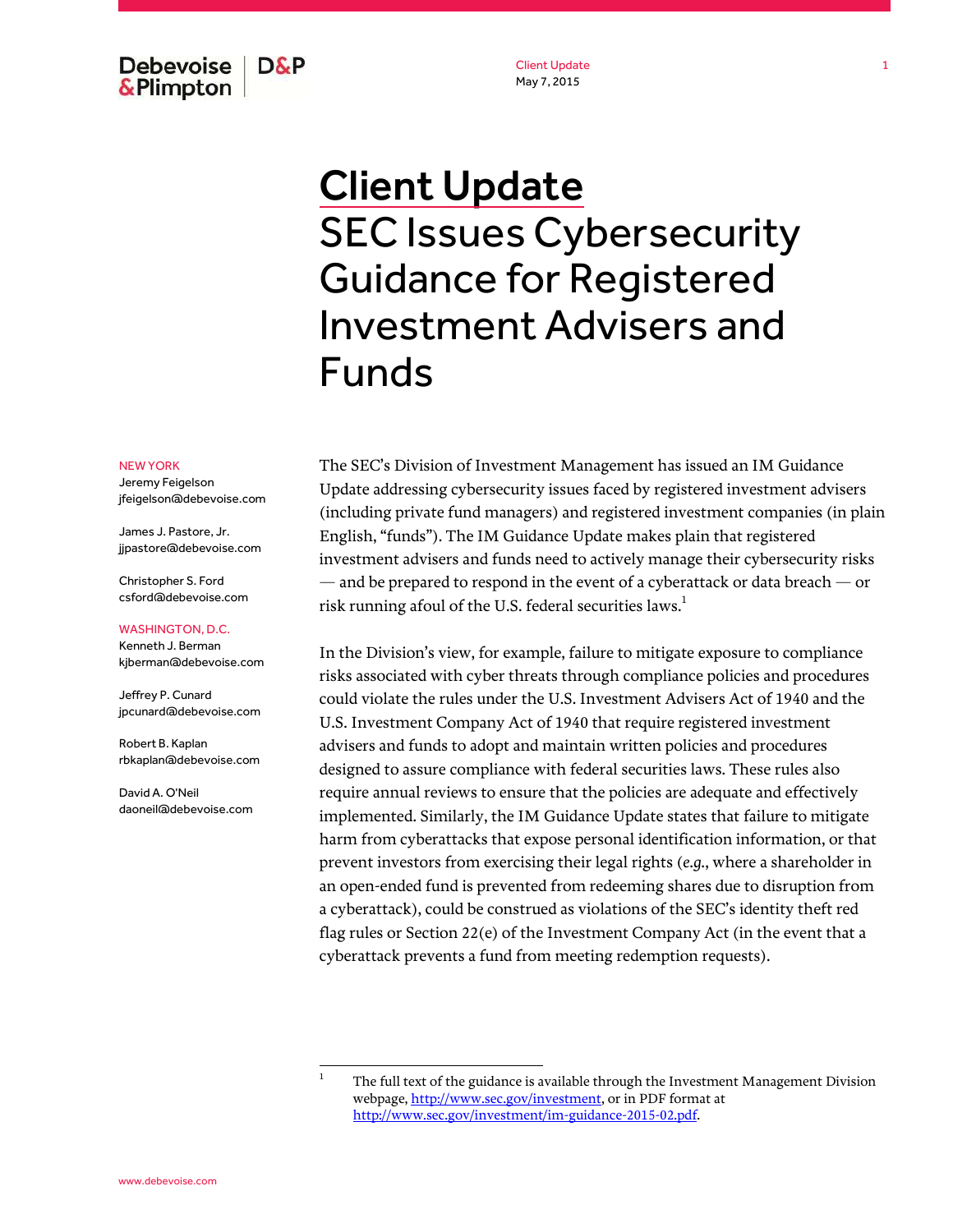

The IM Guidance Update thus reinforces a clear regulatory trend: cybersecurity standards that might previously have been seen simply as common sense or best IT practice can now, in effect, have the force of law.

## RISK MITIGATION

The Division's views with respect to risk mitigation closely mirrors other leading cybersecurity standards, like the Framework issued by the National Institute of Standards and Technology. Specifically, the Division recommends that funds and investment advisers conduct periodic assessments of:

- where they store sensitive information (like Social Security numbers, bank account details, or passport information), and how they secure that information;
- what cybersecurity threats the firm faces, including both insiders (*e.g.*, the disgruntled employee) and outsiders (*e.g.*, hackers and other cybercriminals);
- how the firm's IT infrastructure may be vulnerable to those threats;
- $\bullet$  what security controls and processes the firm has  $-$  or should  $-$  put into place to mitigate those threats;
- what impact a breach or disruption would have on the firm's systems, and what backups are in place to mitigate those effects; and
- how the firm's governance structure addresses and manages cybersecurity risk.

## BREACH DETECTION AND RESPONSE

In addition to mitigating risks, the IM Guidance Update recognizes it is simply not possible to prevent every cyberattack. The Division's guidance indicates that registered funds and advisers should:

- Control access to firm systems, especially those that contain sensitive data, using both technical means (firewalls, strong user credentials like two-factor authentication) and employee training that reduces the possibility of insider attacks;
- Encrypt sensitive data wherever it exists on the firm's network, back up that data, and restrict the use of removable storage media (like USB thumb drives) that could lead to sensitive data moving outside the firm's control;
- Deploy software that monitors for unauthorized activity and other unusual events — and be sure to regularly update that software and the firm's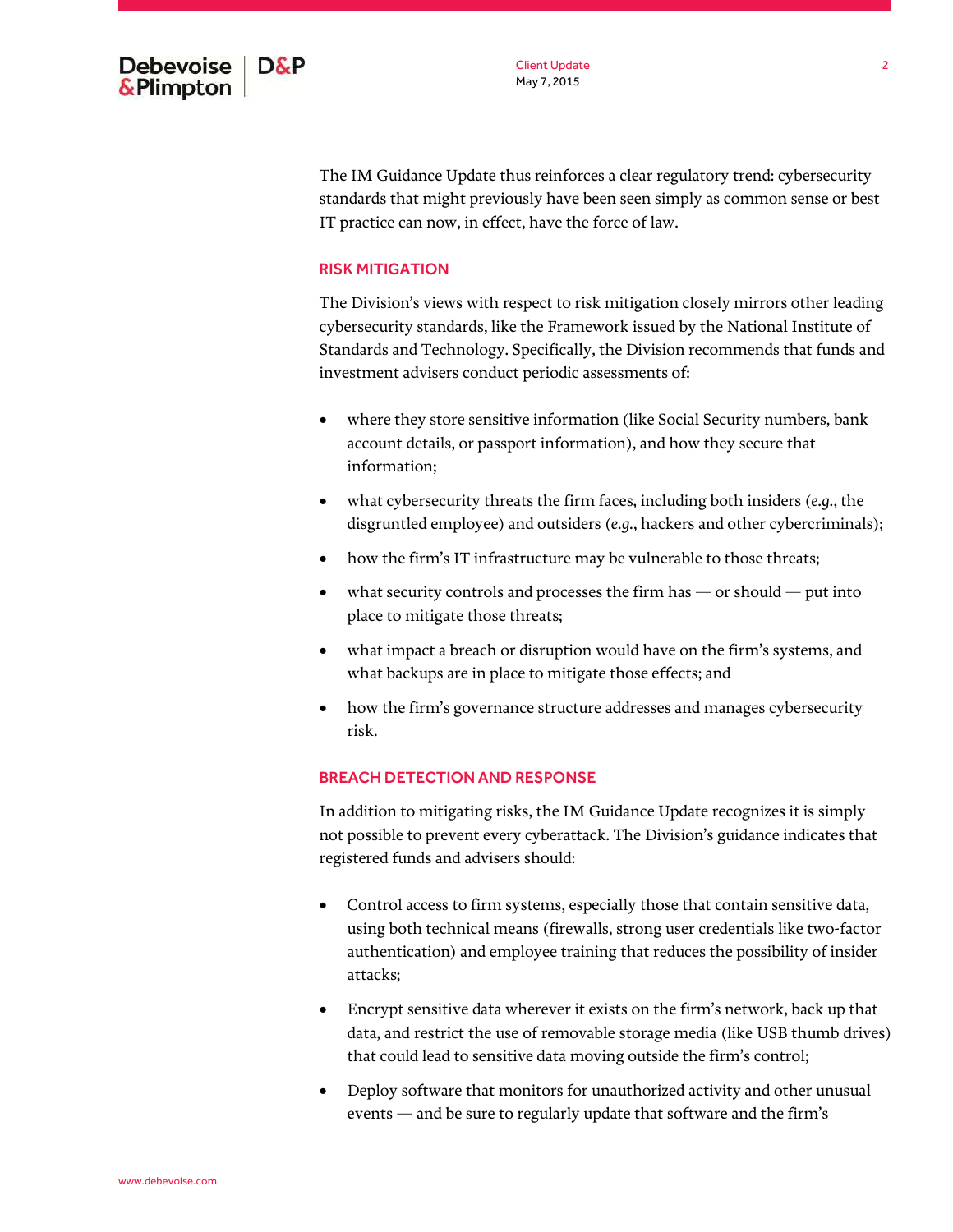

Client Update May 7, 2015

knowledge base of what cyber threats are facing the financial services sector (*e.g.* through participating in information-sharing groups like FS-ISAC);

- Develop a detailed incident response plan and test that plan regularly to ensure that it will be effective when a breach actually occurs; and
- Implement policies and procedures, and conduct regular training, to ensure that fund officers and employees understand cybersecurity risks and how to respond to incidents.

Good breach detection works best when good risk mitigation is already in place. Understanding where the adviser or fund stores sensitive information (mitigation) is a necessary step before securing that information and identifying intrusions (detection) is possible.

The IM Guidance Update notes that a firm's obligations in this regard don't stop at the front door. Nearly all registered funds and investment advisers rely on third-party vendors and service providers to carry out their day-to-day operations — meaning a cyberattack on one of those third parties may have the same impact as an attack on the firm itself. The IM Guidance Update specifically highlights the importance of assessing vendors' cybersecurity policies and procedures, including by using contractual provisions to ensure a minimum level of compliance.

The IM Guidance Update, coupled with the recent report by the SEC's Office of Compliance Inspections and Examinations concerning its cybersecurity examination sweep, provides a roadmap for the policies and practices that funds and investment advisers should already be implementing with respect to cybersecurity mitigation and breach response. $^2$  Firms of every size and prominence are targets, although the nature of their risks may vary. While acknowledging that it is not possible for a fund or adviser to anticipate and prevent every cyberattack, the Division now has clearly communicated its expectations that firms will conduct thorough, thoughtful, and repeated assessments of what risks the firm faces, how to reduce those risks, and how to respond in the event of a breach or attack. By highlighting the risk that a firm could violate U.S. federal law if it fails to do so, the IM Guidance Update makes it clear that cybersecurity is not only an IT issue, it is also a compliance issue that

2

*See* OCIE Cybersecurity Examination Sweep Summary, National Exam Program Risk Alert, Vol. IV, Issue 4 (Feb. 3, 2015), http://www.sec.gov/about/offices/ocie/cybersecurity-examination-sweep-summary.pdf. We have also previously written about OCIE's priorities for 2015, in an update available at [http://www.debevoise.com/insights/publications/2015/02/what-will-the-eyes-and](http://www.debevoise.com/insights/publications/2015/02/what-will-the-eyes-and-ears-of-the-sec-choose)ears-of-the-sec-choose.